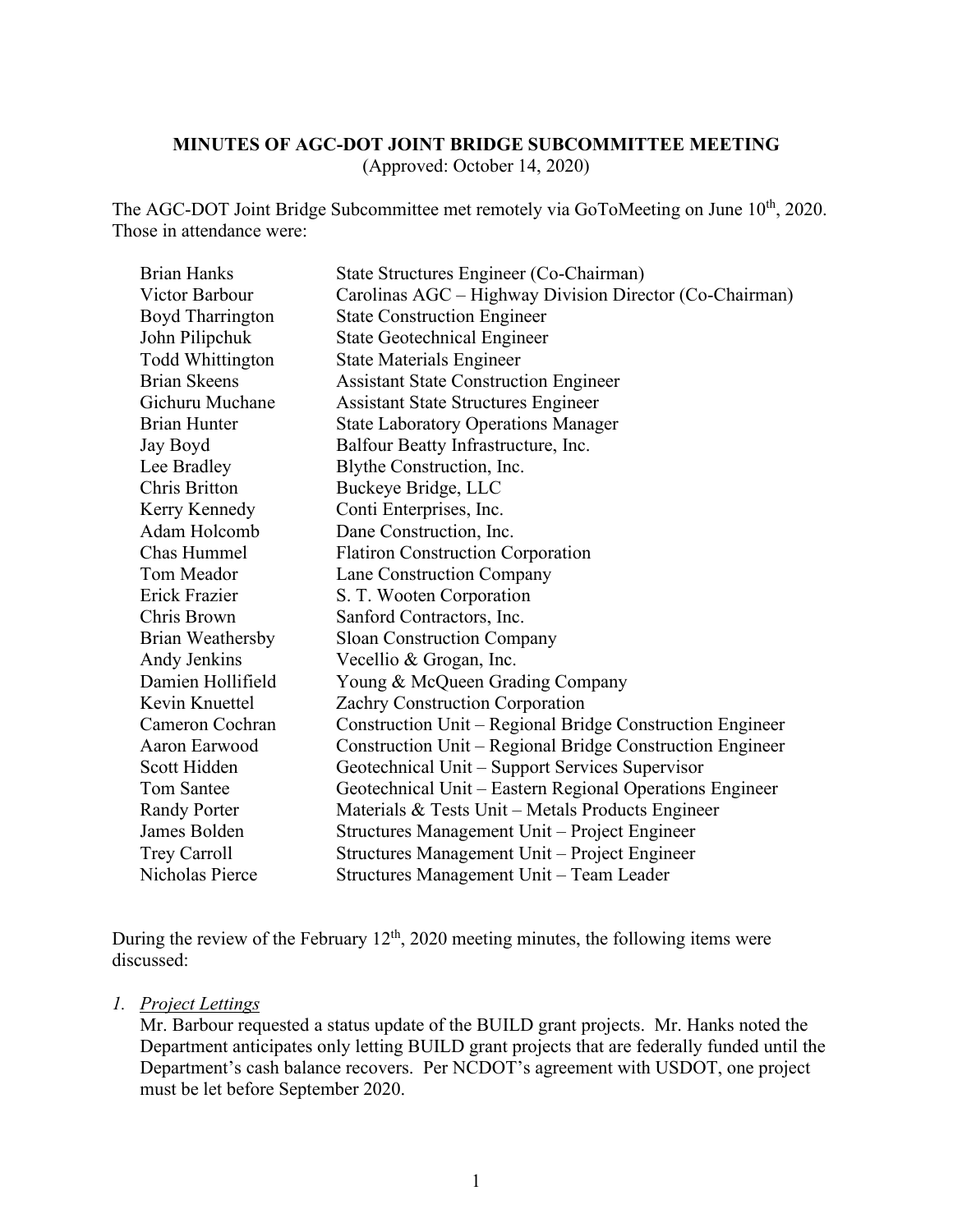## **Action Item: Structures Management will provide a list of federally funded BUILD grant projects to AGC.**

#### *2. Impervious Dikes for Division Projects*

Mr. Earwood noted that the Construction Unit is continuing to discuss the topic.

The minutes of the February  $12<sup>th</sup>$ , 2020 meeting were approved.

The following items of new business were discussed:

*1. Concrete Slump*

Mr. Earwood shared a proposed update to the Standard Specifications increasing the permitted concrete slump when using a high-range water reducing admixture from 3½" to a maximum of 6" to improve workability and consolidation. He noted that increased slump should not be placed on decks with high superelevations or steep grades. Mr. Earwood asked that Contractors review the proposal and provide Construction and Materials & Tests with comments.

## **Action Item: None**

#### *2. Railroad Flagging*

Mr. Earwood shared that CSX railroad requested input from Contractors for methods to minimize flagging on projects because of personnel shortages. Contractors discussed past experiences and noted that flagging requirements can vary between local railroad offices. Mr. Barbour recommended a meeting with AGC, CSX, and Construction Unit to discuss solutions.

# **Action Item:**

# **Construction will discuss coordinating a meeting with AGC and CSX to discuss minimizing flagging.**

#### *3. Prestressed Concrete Piles*

Mr. Earwood discussed challenges with the current specification for paying for prestressed concrete piles (PCP) including Contractors not being paid for pile cutoffs. He shared that the Department is reviewing the PCP pay item and how to reduce the associated risk for both the Department and Contractors. Mr. Santee summarized that for shorter bridges the Department could provide estimated pile order lengths using PDA testing and for longer bridges the Department could use test piles to determine pile lengths. The Department would be responsible for specifying pile lengths and Contractors would be paid for the entire pile length including cutoffs. Mr. Earwood noted that utilizing test piles would require additional lead time and Contractors responded that they currently use test piles when necessary to reduce their risk.